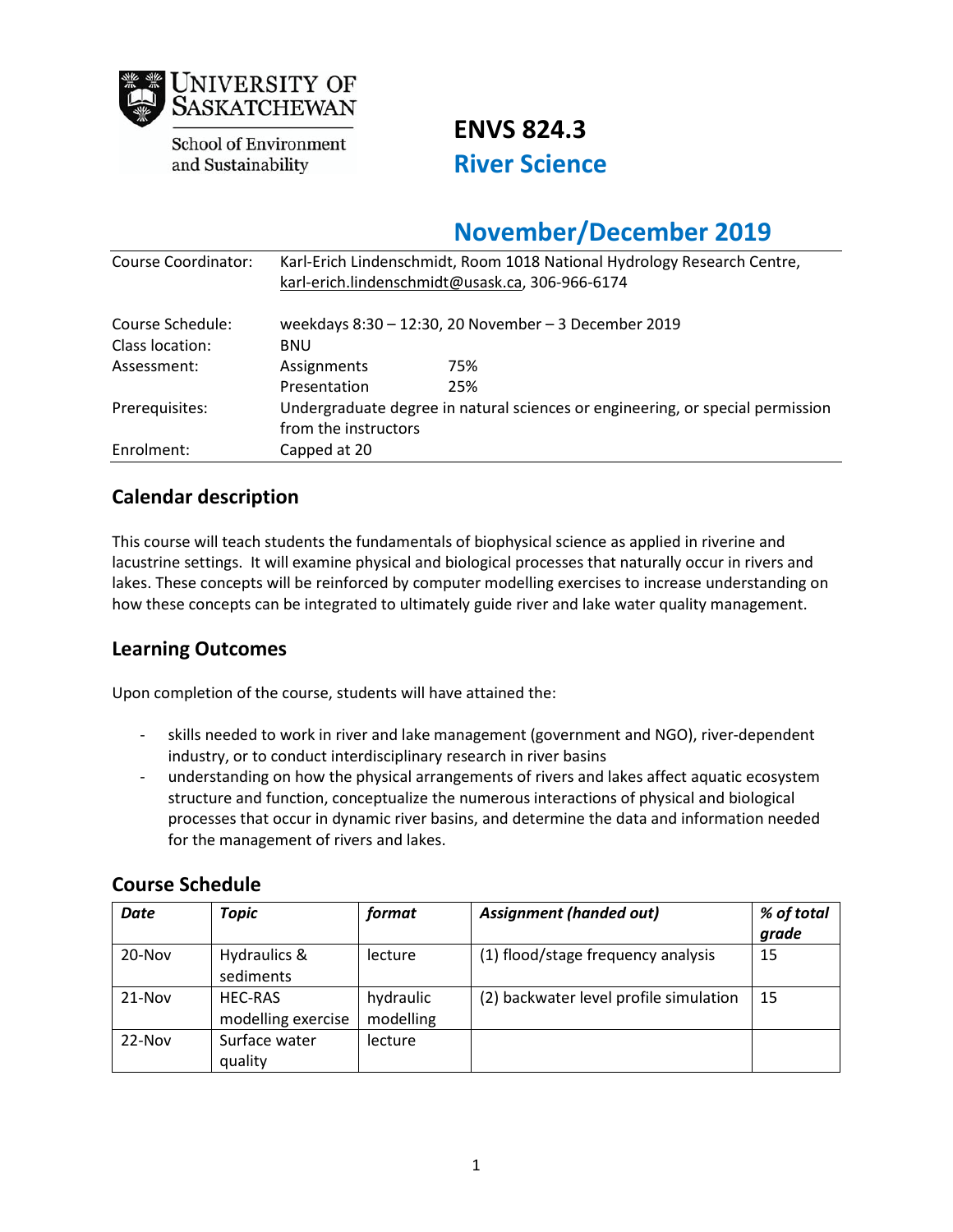| $25-Nov$ | Nutrient-algal<br>dynamics       | systems<br>dynamic<br>modelling      | (3) systems dynamic model of algal-<br>zooplankton interaction | 15 |
|----------|----------------------------------|--------------------------------------|----------------------------------------------------------------|----|
| $26-Nov$ | River water<br>quality modelling | water-quality<br>modelling           |                                                                |    |
| $27-Nov$ | Lake2K modelling                 | modelling                            | (4) eutrophication simulation                                  | 15 |
| $28-Nov$ | River ice                        | lecture                              |                                                                |    |
| $29-Nov$ | <b>RIVICE modelling</b>          | hydraulic<br>modelling               | (5) ice-jam simulation                                         | 15 |
| 2-Dec    | Flood forecasting                | stochastic<br>modelling              |                                                                |    |
| 3-Dec    | Presentations                    | oral<br>presentations<br>by students |                                                                | 25 |

# **Readings**

There is no required textbook for this course. Readings will be drawn from the following list:

## Physical processes

Charlton, R. 2008. Fundamentals of fluvial geomorphology. Routledge.

Gordon, ND, McMahon, TA and Finlayson BL. 2004. Stream hydrology: an introduction for ecologists. Wiley & Sons.

Lick, W. 2010. Sediment and contaminant transport in surface waters. CRC Press.

Knighton, DA. 1998. Fluvial forms and processes – a new perspective. Arnold, London.

- Lindenschmidt, K-E. 2019. River ice processes and ice flood forecasting a guide for practitioners and students. Springer-Nature. New York.
- Miller, JR. and Orbock Miller, SM. 2007. Contaminated rivers a geomorphological-geochemical approach to site assessment and remediation. Springer.

Robert, A. 2003. River processes: an introduction to fluvial dynamics. Arnold, London.

#### Biological processes and water quality management

Allan, JD. 2001. Stream Ecology: Structure and function of running waters. Kluwer Academic Publishers Chapra, SC. 1997. Surface water-quality modeling. McGraw-Hill.

Heathcote, I.W. 1998. Integrated watershed management: principles and practice. John Wiley and Sons.

Locke, A. et al. 2008. Integrated approaches to riverine resource management: Case studies, science,

law, people, and policy. Instream Flow Council, Cheyenne, WY. 430 pp.

Naiman RJ, Decamps H, McLain ME. 2005. Riparia: ecology, conservation, and management of streamside communities. Elsevier.

## Human influences

Allan JD. 2004. Landscapes and riverscapes: the influence of land use on stream ecosystems. Annual Review of Ecology and Systematics 35: 257-284.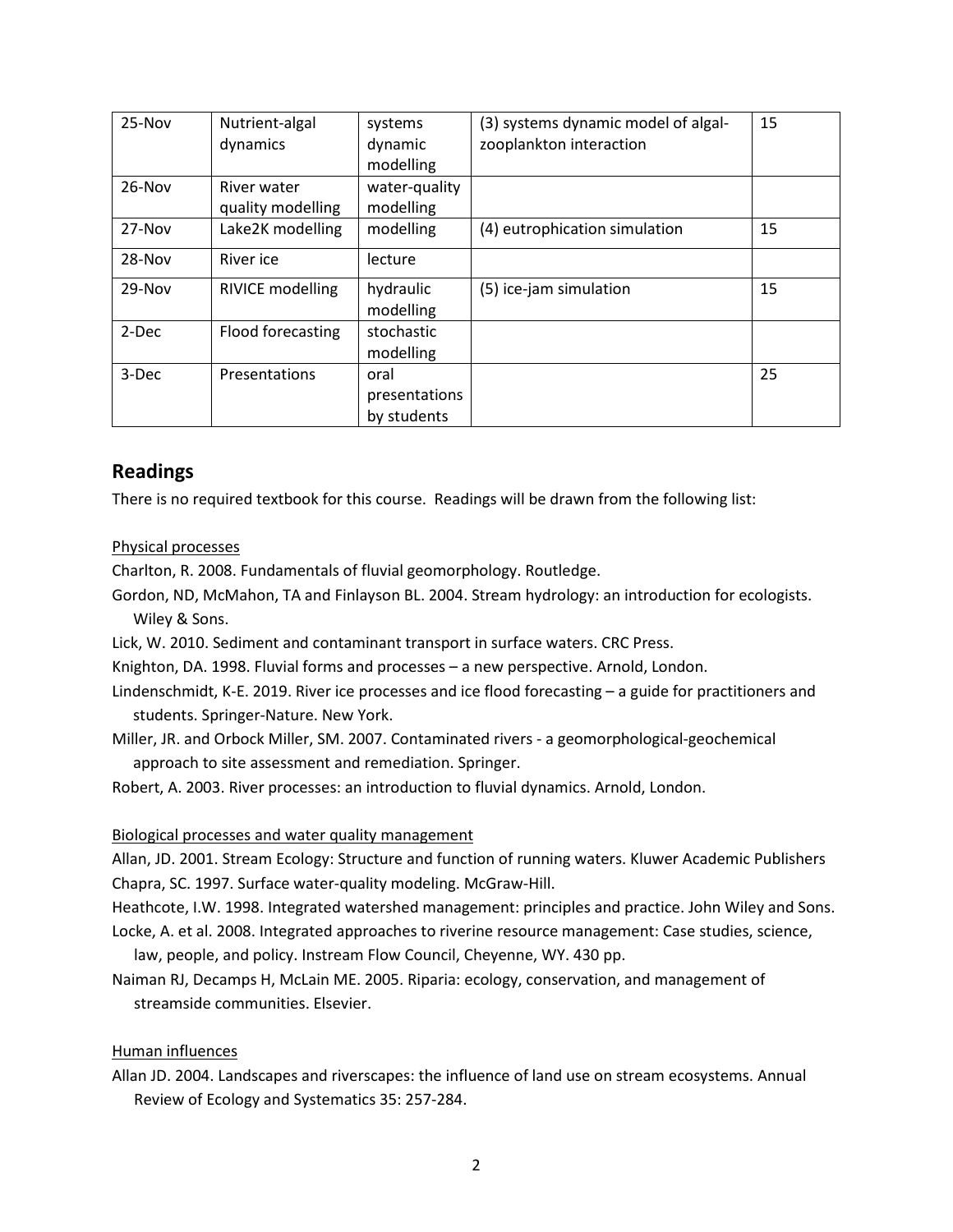Arthington AH et al. 2006. The challenge of providing environmental flow rules to sustain river ecosystems. Ecological Applications 16: 1311-1318.

Bernhardt ES, et al. 2005. Synthesizing U.S. river restoration efforts. Science 308: 636-638.

Bunn SE, Arthington AH. 2002. Basic principles and ecological consequences of altered flow regimes for aquatic biodiversity. Environmental Management 30: 492-507.

Carpenter SR, et al. 1998. Nonpoint pollution of surface waters with phosphorus and nitrogen. Ecological Applications 8: 559-568.

Karr JR. 1991. Biological integrity: a long-neglected aspect of water resource management. Ecological Applications 1: 66-84.

Karr JR. 1999. Defining and measuring river health. Freshwater Biology 41: 221-234.

Naiman RJ et al. 2012. Developing a broader scientific foundation for river restoration: Columbia River food webs. Proceedings of the National Academy of Sciences USA 109: 21201-21207.

Nilsson C, et al. 2005. Fragmentation and flow regulation of the world's large river systems. Science 308: 405-408.

Poff NL, et al. 1997. The natural flow regime. BioScience 47: 769-784.

Pringle CM. 2001. Hydrologic connectivity and the management of biological reserves: a global perspective. Ecological Applications 11: 981-998.

Richter BD et al. 1996. A method for assessing hydrologic alteration within ecosystems. Conservation Biology 10: 1163-1174.

Tockner KT, Bunn SE, Gordon C, Naiman RJ, Quinn GP, Stanford JA. 2008. Floodplains: critically threatened ecosystems. In Polunin N. (ed), Aquatic Ecosystems, Cambridge University Press.

# **Assessment**

# **Assignments**

All assignments must be completed and the presentation must be carried out to pass the course. Each assignment will be due 48 hours after they are handed out. Late submission of assignments will be penalized at 10% per day.

Assignments will be graded by the instructor. Detailed guidance on the assignment topics will be provided by the instructor via a handout. Each assignment will consist of 1 to 3 questions and will be 2-4 pages (including figures) in length, not including references.

**Assignment 1 (15%):** Topic: Discharge/stage frequency calculations; students will examine hydrometric gauge data and calculate flow statistics commonly used in hydrology using an Excel template provided by the instructor.

**Assignment 2 (15%):** Topic: simulating backwater level profile using the HEC-RAS model; students will extend a modelling exercise stepped through in class to calculate the water level profile along a river reach with a certain discharge.

**Assignment 3 (15%):** Topic: systems dynamic model of algal-zooplankton interaction; students will use the systems dynamic model STELLA to simulate two components, algae and zooplankton, and the predator-prey interactions between them.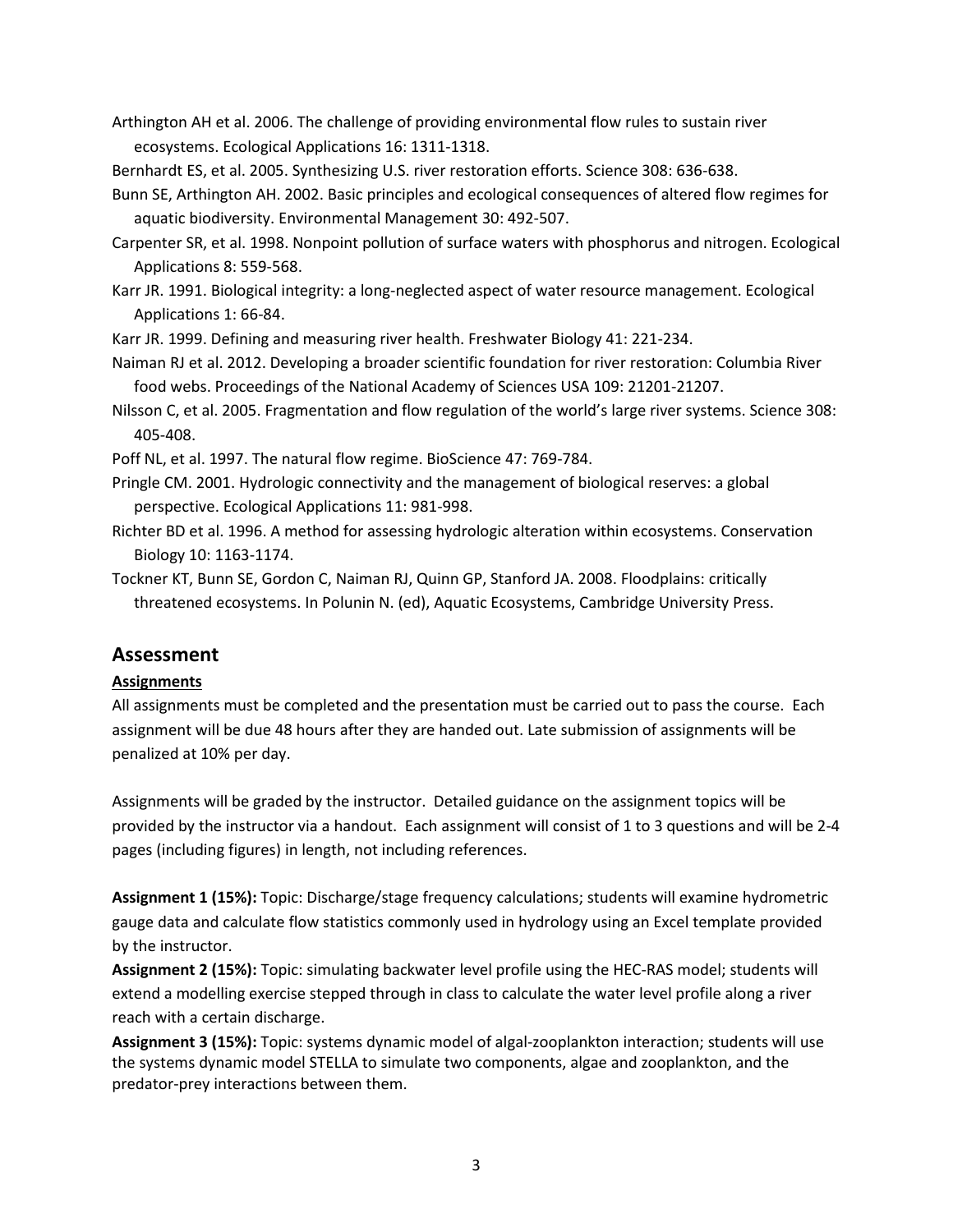**Assignment 4 (15%):** Topic: eutrophication simulation; students will extend an established model of Lake2K to model and calibrate nutrients and algal dynamics in a lake.

**Assignment 5 (15%):** Topic: ice-jam simulation; students will use and extend an established modelling exercise set up using RIVICE to simulate an ice jam and its backwater effects.

#### **Presentation**

The 15 minute presentations (10 minutes oral + 5 minutes questions/discussion) will allow the students to demonstrate their ability to integrate a variety of concepts and processes in river/lake science and to prepare them for their future role in the research and management of large rivers. It will integrate the information the students learned through the modules and assignments by requiring them to view a river basin in a holistic way and to appreciate the value of interdisciplinary approaches to research and management. Students will practice these integration approaches in class through the development of conceptual models of river processes. Students will choose a component of a river basin management topic in consultation with the course instructor.

## **Grading rubric**

In all assignments and the final project, the key skill that students will be expected to acquire and demonstrate is an ability to integrate and link different spatial components, disciplinary expertise and processes within river systems. Recognition of these linkages promotes interdisciplinary thinking and improves prospects for management. These linkages can be viewed both conceptually (e.g. high flows deliver sediment) and mechanistically (e.g. a 10% increase in nutrients yields a 25% increase in primary production).

# **Rubric: assignments**

| Criteria                         | Very good to excellent (80-100%)               | Average (60-79%)                                                     | Poor to below average (0-59%)   |
|----------------------------------|------------------------------------------------|----------------------------------------------------------------------|---------------------------------|
|                                  | Both conceptual and mechanistic linkges among  |                                                                      |                                 |
|                                  | processes identified; may include summary      | Linkages identified are conceptual or                                | Single process, rate or feature |
| Integration (50% of total score) | tables or figures                              | <b>Imechanistic</b>                                                  | examined in isolation           |
|                                  |                                                |                                                                      |                                 |
|                                  | Key papers and texbooks cited; information     | Some reference to literature but                                     |                                 |
|                                  | cited directly (e.g. formulas, rates, etc.);   | citations may be vague; formulas correct No reference to literature; |                                 |
| Content (25% of total score)     | calculation (when required) are done correctly | but errors made in calculations                                      | incorrect use of formulas       |
|                                  |                                                |                                                                      | Paragraphs wander through       |
|                                  | Well written with paragraphs organized around  | Some paragraphs organized around                                     | multiple ideas or topics;       |
|                                  | single central ideas; consistent use of        | central ideas; some inconsistencies and                              | inconsistent use of formatting; |
| Style (25% of total score)       | formatting                                     | typos but not enough to be distracting                               | many typos; poor grammar        |

# **Rubric: presentation**

| Criteria                         | Very good to excellent (80-100%)               | Average (60-79%)                         | Poor to below average (0-59%)    |
|----------------------------------|------------------------------------------------|------------------------------------------|----------------------------------|
|                                  | Both conceptual and mechanistic linkges among  |                                          |                                  |
|                                  | processes identified; may include summary      | Linkages identified are conceptual or    | Single process, rate or feature  |
| Integration (50% of total score) | tables or figures                              | <b>Imechanistic</b>                      | examined in isolation            |
|                                  |                                                |                                          |                                  |
|                                  | Key papers and texbooks cited; information     | Some reference to literature but         |                                  |
|                                  | cited directly (e.g. formulas, rates, etc.);   | citations may be vague; formulas correct | No reference to literature;      |
| Content (25% of total score)     | calculation (when requried) are done correctly | but errors made in calculations          | incorrect use of formulas        |
|                                  |                                                | Some graphics hard to read; some         |                                  |
|                                  | Visually appealing; figures and text in        | linconsistencies in slide                |                                  |
|                                  | appropriate font; language appropriate for     | design/color/font; mix of plain language | Unreadable fonts, dull graphics, |
| Style (25% of total score)       | multi-disciplinary audience                    | and jargon                               | jargon                           |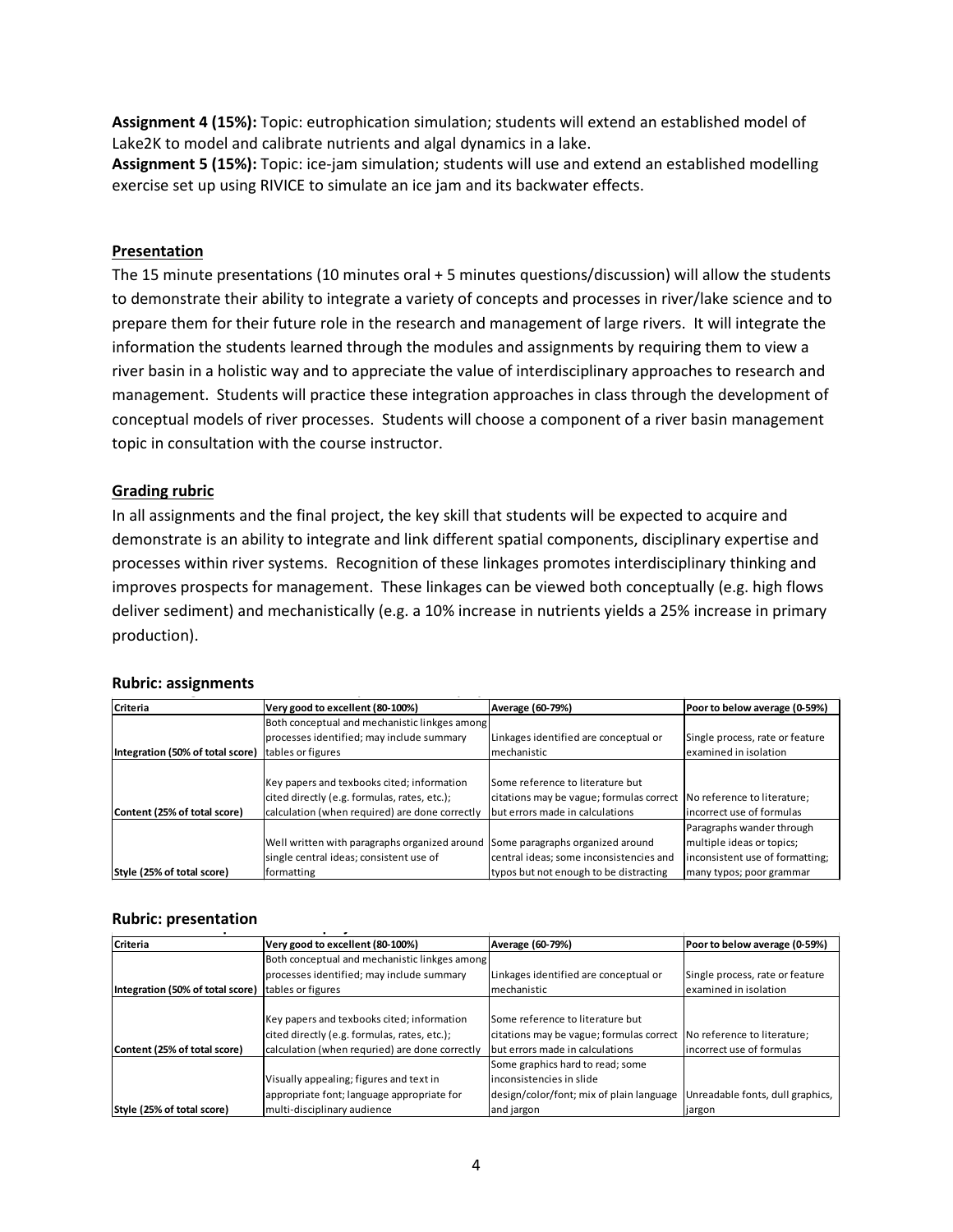# **School and University policy statements**

# **1. Grading System Description**

SENS uses the following grading system as adopted by the College of Graduate Studies and Research:

# 90-100 Exceptional

A superior performance with consistent strong evidence of

- a comprehensive, incisive grasp of subject matter;
- an ability to make insightful, critical evaluation of information;
- an exceptional capacity for original, creative and/or logical thinking;
- an exceptional ability to organize, to analyze, to synthesize, to integrate ideas, and to express thoughts fluently;
- an exceptional ability to analyze and solve difficult problems related to subject matter.

# 80-89 Very Good to Excellent

A very good to excellent performance with strong evidence of

- a comprehensive grasp of subject matter;
- an ability to make sound critical evaluation of information;
- a very good to excellent capacity for original, creative and/or logical thinking;
- a very good to excellent ability to organize, to analyze, to synthesize, to integrate ideas, and to express thoughts fluently;
- a very good to excellent ability to analyze and solve difficult problems related to subject matter.

# 70-79 Satisfactory to Good

A satisfactory to good performance with evidence of

- a substantial knowledge of subject matter;
- a satisfactory to good understanding of the relevant issues and satisfactory to good familiarity with the relevant literature and technology;
- a satisfactory to good capacity for logical thinking;
- some capacity for original and creative thinking;
- a satisfactory to good ability to organize, to analyze, and to examine the subject matter in a critical and constructive manner;
- a satisfactory to good ability to analyze and solve moderately difficult problems.

## 60-69 Poor

A generally weak performance, but with some evidence of

- a basic grasp of the subject matter;
- some understanding of the basic issues;
- some familiarity with the relevant literature and techniques;
- some ability to develop solutions to moderately difficult problems related to the subject matter;
- some ability to examine the material in a critical and analytical manner.

## <60 Failure

An unacceptable performance.

## **2. Midterm and Final Examination Scheduling**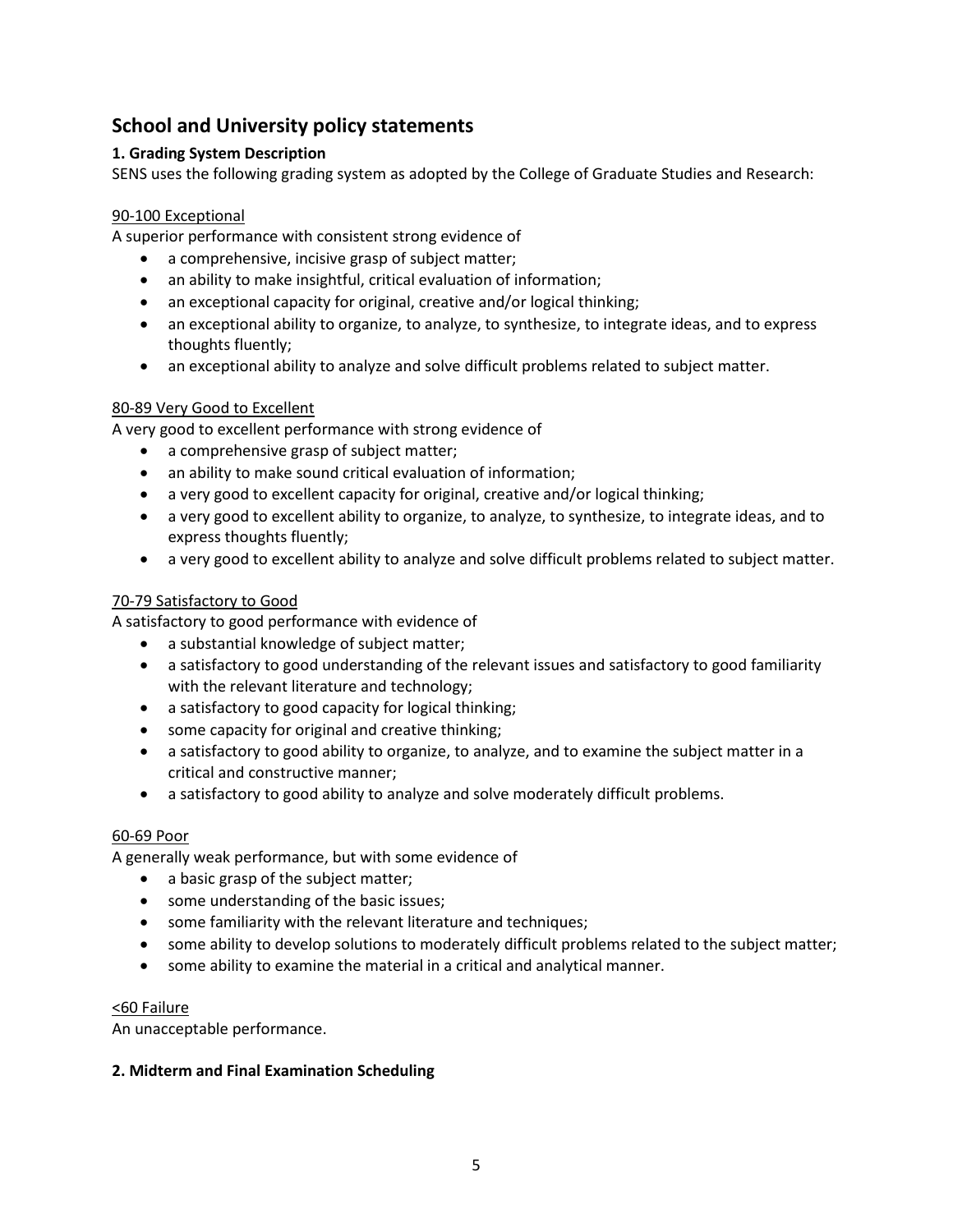Midterm and final examinations must be written on the date scheduled. Final examinations may be scheduled at any time during the examination period; students should therefore avoid making prior travel, employment, or other commitments for this period. If a student is unable to write an exam through no fault of his or her own for medical or other valid reasons, documentation must be provided and an opportunity to write the missed exam may be given. Students are encouraged to review all examination policies and procedures: http://www.usask.ca/calendar/exams&grades/examregs/

# **3. Assessment Issues and Grade Disputes**

A student shall be permitted to see any examination unless otherwise stated at the beginning of the course. Students dissatisfied with the assessment of their work in any aspect of course work, including midterm or final examination should consult the University policy '*Student Appeals or Evaluation, Grading and Academic Standing'* found at the Office of the University Secretary (http://www.usask.ca/university\_secretary/policies/student/policy-on-student-appeals-of-evaluation, grading-and-academic-standing.php).

# **4. Disability Services for Students (DSS)**

Students who have disabilities (learning, medical, physical, or mental health) are strongly encouraged to register with Disability Services for Students (DSS) if they have not already done so. Students who suspect they may have disabilities should contact DSS for advice and referrals. In order to access DSS programs and supports, students must follow DSS policy and procedures. For more information, check http://www.students.usask.ca/disability/, or contact DSS at 966-7273 or dss@usask.ca. Students registered with DSS may request alternative arrangements for mid-term and final examinations. Students must arrange such accommodations through DSS by the stated deadlines. Instructors shall provide the examinations for students who are being accommodated by the deadlines established by DSS.

# **4. University Learning Centre (ULC)**

The ULC offers academic support to UofS students, including: workshops, writing help, math help, community service-learning, learning communities, study skills support, technology help and Peer Mentor Programs. More information can be found at http://www.usask.ca/ulc/

## **5. Academic Honesty**

The University of Saskatchewan is committed to the highest standards of academic integrity and honesty. Students are expected to be familiar with these standards regarding academic honesty and to uphold the policies of the University in this respect. Students are particularly urged to familiarize themselves with the provisions of the Student Conduct & Appeals section of the University Secretary Website and avoid any behavior that could potentially result in suspicions of cheating, plagiarism, misrepresentation of facts and/or participation in an offence. Academic dishonesty is a serious offence and can result in suspension or expulsion from the University.

All students should read and be familiar with the Regulations on Academic Student Misconduct (http://www.usask.ca/university\_secretary/honesty/StudentAcademicMisconduct.pdf) as well as the Standard of Student Conduct in Non-Academic Matters and Procedures for Resolution of Complaints and Appeals (http://www.usask.ca/university\_secretary/honesty/StudentNon-AcademicMisconduct2012.pdf )

For more information on what academic integrity means for students see the Student Conduct & Appeals section of the University Secretary Website at: http://www.usask.ca/university\_secretary/pdf/dishonesty\_info\_sheet.pdf

6